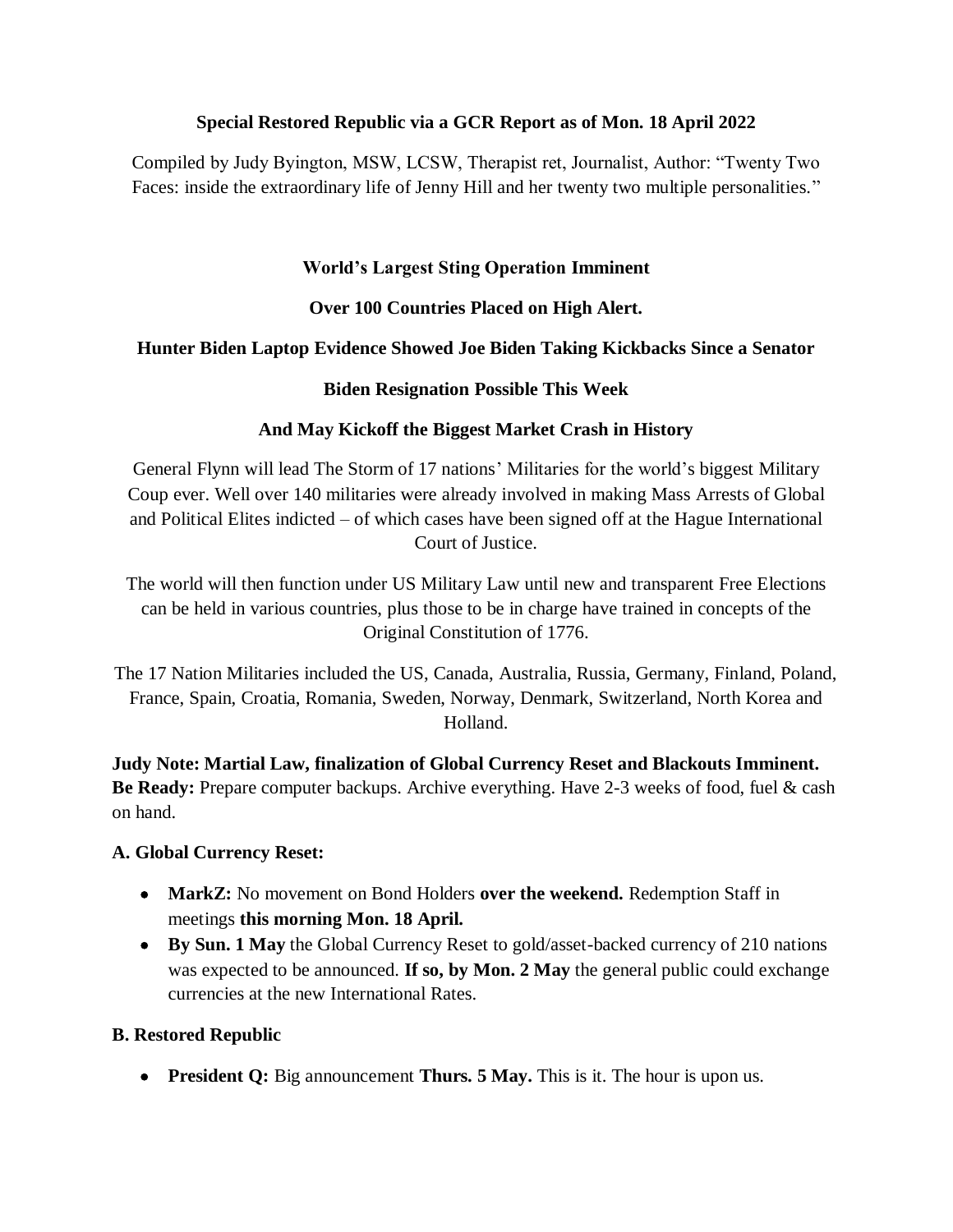**The Secret Judge Q, Telegram:** The countdown has started. Welcome to the end game, Patriots. Boom. This will be a week to remember. They are not prepared. Blackout is necessary. The hour is upon us. Largest Declass yet. Main Event on it's way. After one week a lot of things will change. Prepare backups. Archive everything.

### **C. The Real News for Mon. 18 April 2022:**

- **The Deep State Plan to control the world has begun** and includes war with Russia and depletion of the global food supply in order to implement the Green Pass and thus control the population.
- **Q+ Trump"s War On Crimes Against Humanity!** The Worldwide Covert Military Intelligence Sting Operation! <https://www.bitchute.com/video/UR4Lcx8iuI50/>
- **Democrats were blocking** Republican efforts to digitally upload Hunter Biden's Laptop.
- **Special Counsel John Durham revealed** that the CIA found data alleging that the Trump-Russia plot was 'User Created.'
- **Chechen soldiers of the Russian National Guard "Rosgvardia"** smashed a group of armed Ukrainian Nazis. In their bunker they found intresaantes. There only recently arrived a large load of boxes from the "International Red Cross" - probably for further distribution. Contents are large quantities of US dollars.
- **The CIA was raided in Frankfurt, Germany by Q teams Seals & Delta Forces** and recovered all the 2020 Election Servers that contain the evidence to prove 2020 Election Interference. General Flynn confirmed this as have others.
- **Military Operations were taking place in NY Tunnels**: flooding and Booms that reached from NY, to Philadelphia, to DC Underground Tunnels. Epstein, HRC and Bill Gates New York Underground Tunnel Train System connected to the highest entities in the government in NY transport system.
- **Right now the Hunter Biden trial** was taking place in Delaware, where evidence on Hunter Biden's laptop has implicated his father Joe Biden in high profile criminal acts.
- **Many hidden high profile case trials and tribunals were** taking place throughout the US, EU and Canada connected to human and sex trafficking. The White Hats were making sure details of the cases were kept hidden due to the fact that the MSM and other Elite Entities create chaos and misinformation around the trials so as to taint the jury and purge the trials.
- **Strange coincidences.** A total of 57 people from Hillary and Bill Clinton's inner circle have died in strange circumstances in the last 30 years.
- **Resurrection of the American Conversation:** Juan O Savin launches 107 Daily on 4/17/2022: [https://media.107daily.com/resurrection-of-the-american](https://media.107daily.com/resurrection-of-the-american-conversation/?channel=gvhxzdce3u3v)[conversation/?channel=gvhxzdce3u3v](https://media.107daily.com/resurrection-of-the-american-conversation/?channel=gvhxzdce3u3v)
- The current tunnel systems in NY City were being exposed to large groups that were directly connected to Epstein, HRC and Bill Gates trains. It will all connect. Gates sits in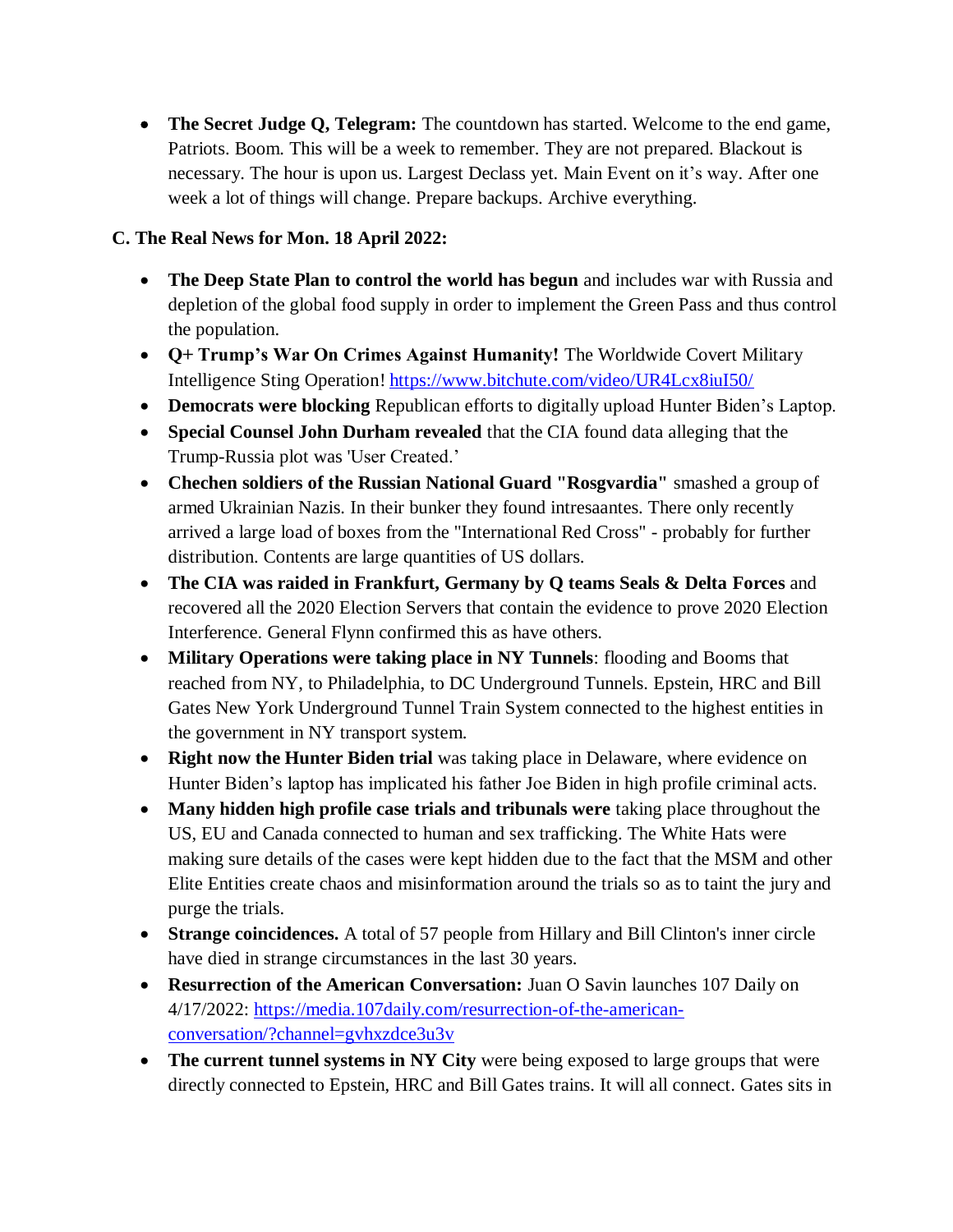the middle of Underground Tunnel Train System connected to the highest entities in the government in NY transport system.

- **Military Operations were taking place in NY Tunnels**: flooding and Booms that reached from NY to Philadelphia to DC Underground Tunnels.
- **NYC's elite are in a tizzy** after the Justice Department 'inadvertently' publishes list of 121 'clients' - including lawyers, businessmen, and socialites - who solicited Sarah Lawrence 'sex cult victim' who was forced into prostitution. **On Tuesday** the US Attorney's Office accidentally published a list of alleged clients of the student prostitute in the Sarah Lawrence 'sex cult' case. The DailyMail.com acquired a copy of the list of 121 names which was taken down nearly as fast as it was put up. The list, which was entered into evidence in the trial under seal, includes lawyers and businessmen and socialites throughout the Tri-state area. Alleged clients include a Metropolitan Transit Authority executive, an account executive at Amazon, and a former New York State Supreme Court judge.
- **Alleged cult victim Claudia Drury, 31, took the stand Friday and Monday** to tell jurors how she was forced into prostitution by accused leader Larry Ray, 62. Ray is charged with sex trafficking, extortion, money laundering, violent crime in aid of racketeering, racketeering conspiracy and forced labor. The ex-convict is accused of running a sex cult out of his daughter Talia's dorm at Sarah Lawrence College.
- The **richest art dealers in NY** will connect to the Italian Elites.
- There's millions of cyberattacks worldwide right now. It is really important to stay anonymous and protect your PC and phones. Get your secure VPN here: <https://greatawakening.world/vpn>

## **D. Biden Crime:**

- **Smoking Gun New Evidence On "Laptop From Hell"** If These Messages Are as Bad as They Look, Joe Biden Is Done For. [https://thetruedefender.com/smoking-gun-new](https://thetruedefender.com/smoking-gun-new-evidence-on-laptop-from-hell-if-these-messages-are-as-bad-as-they-look-joe-biden-is-done-for/)[evidence-on-laptop-from-hell-if-these-messages-are-as-bad-as-they-look-joe-biden-is](https://thetruedefender.com/smoking-gun-new-evidence-on-laptop-from-hell-if-these-messages-are-as-bad-as-they-look-joe-biden-is-done-for/)[done-for/](https://thetruedefender.com/smoking-gun-new-evidence-on-laptop-from-hell-if-these-messages-are-as-bad-as-they-look-joe-biden-is-done-for/)
- **Right now in regard to the Hunter Biden trial in Delaware,** Democrats are blocking Republican efforts to upload the contents of Hunter Biden's laptop in a searchable digital format into the congressional record, the Daily Caller has confirmed. <https://googleads.g.doubleclick.net/aclk><https://adssettings.google.com/whythisad>
- **The House Judiciary Committee Democratic staff, which is responsible for entering documents into the record,** is refusing to upload the laptop by citing technological limitations. Instead, they're forcing Republican Florida Rep. Matt Gaetz's office to print hard copies and PDF-form documents of pages. Democrats maintained the stonewall even after Gaetz's office offered to provide the proper equipment to enable the digital file transfer, the Daily Caller has learned. Gaetz initially moved to enter the laptop during a March 29 hearing, but committee chairman Jerry Nadler of New York prepared to object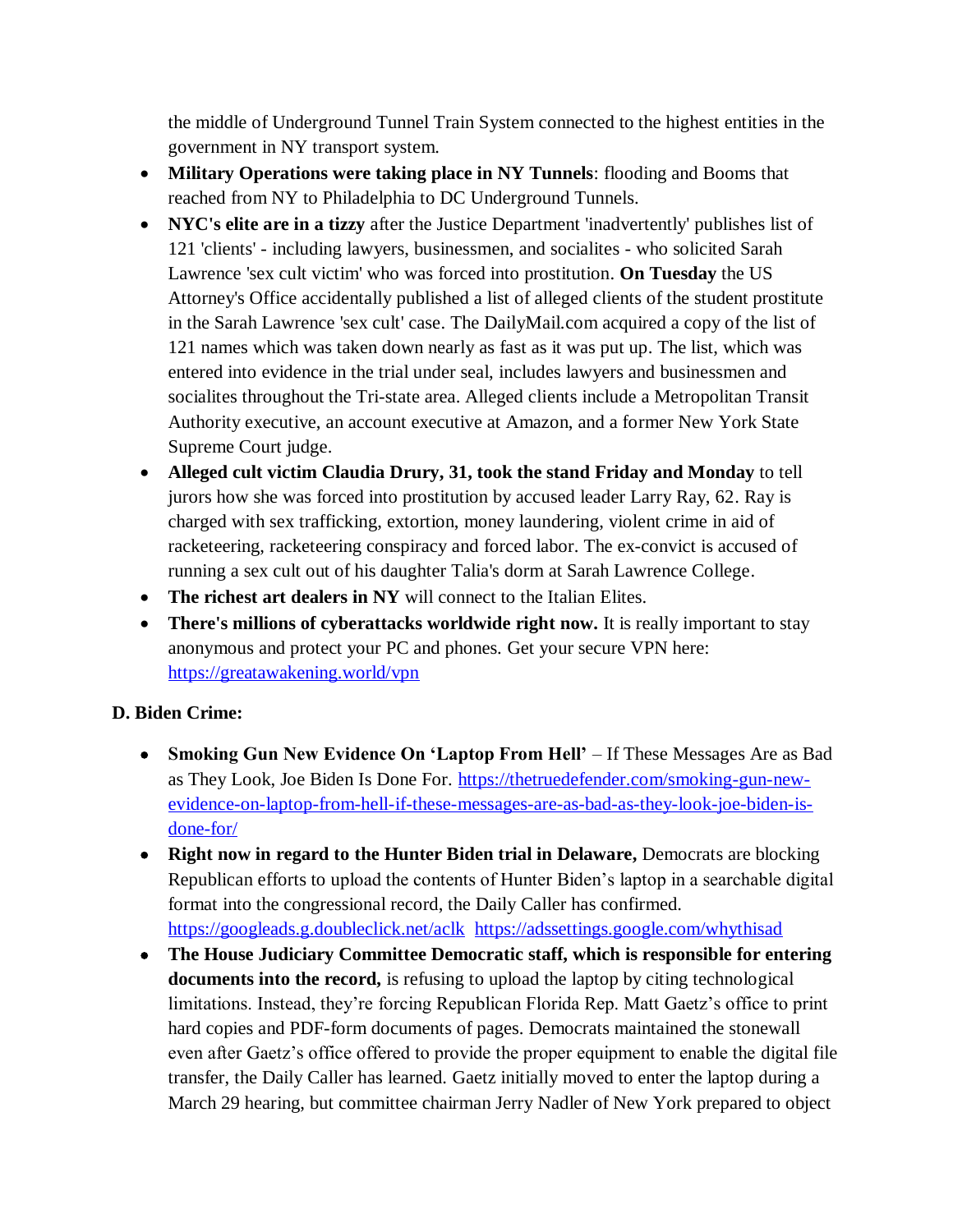to Gaetz's request. Nadler ultimately relented after conferring with a committee lawyer. However, staffers he appointed are refusing to facilitate a file transfer.

• Nancy Drew: Screenshot of Sleepy and Jill supposedly live at the WH for the Easter Egg Roll. Check out that presidential seal guys!!!!!! FAKE NEWS! BUSTED!!!!

## **E. Covid/Vax Hoax:**

- Up to 500,000 Dead from a Headache Pill: These Vaccine Manufacturers Are Serial Felons - RFK Jr.
- **"Merck knew [Vioxx] caused heart attacks and killed people,** and they didn't tell anybody... Vaccines are the only place they can never get caught, because it's illegal in this country to sue a vaccine company."
- **White House announces second global COVID summit on May 12** aiming to "bring solutions to vaccinate the world for everyone, everywhere."

**F. The ABC's of a Common Law Republic, in Canada and beyond.** Learn how and why we can overcome the COVID police state and reclaim our nations as sovereign Republics! A workshop with Kevin Annett, Co-Convener of the Republic of Kanata. April 16, 2022 in Norwich, Ontario <https://odysee.com/@OwenLucas:9/CommonLawSeminar:0>

# **G. Next Stages of Deep State Plan:**

- **The next stages of the Deep State Cabal Plan begins –** Davos Group, WEF, Klause Schwab, Gates, Rockefellers and UN.
- **In this stage they create war with Russia** using the Chinese Communist Part regime ( help funded by Rothschild/ Rockefellers Banks in China who also fund Wuhan labs) and create a supply chain planned collapse.
- **In this Stage of the planned collapse** they will target the distribution of fertilizer around the world. Russia, the second largest fertilizer producer in the world, will be halted in their fertilizer export through sanctions and the CCP will willing stop exports. These Deep State moves will affect US, EU, South America, Africa and all nations from growing food. (This was what Bill Gates had wanted for years as he bought out land in the U.S to halt the growing of foods).
- **This stage of the Deep State Plan will insure the blame to goes to Climate Change** (engineered controlled destruction of food grown, engineered weather Warfare with patents that control weather, melting of the Ice Caps and blaming frozen virus fake virus being thawed under the ice in Antarctica).
- **There are several reasons to use Climate Change: the most important was to bring in the Green Pass** – the New World Order Deep State Passport connected to your bank account, email and tracks everything you do including travel (taxing you for every mile). This Green Pass will bring the sleeping sheep into full control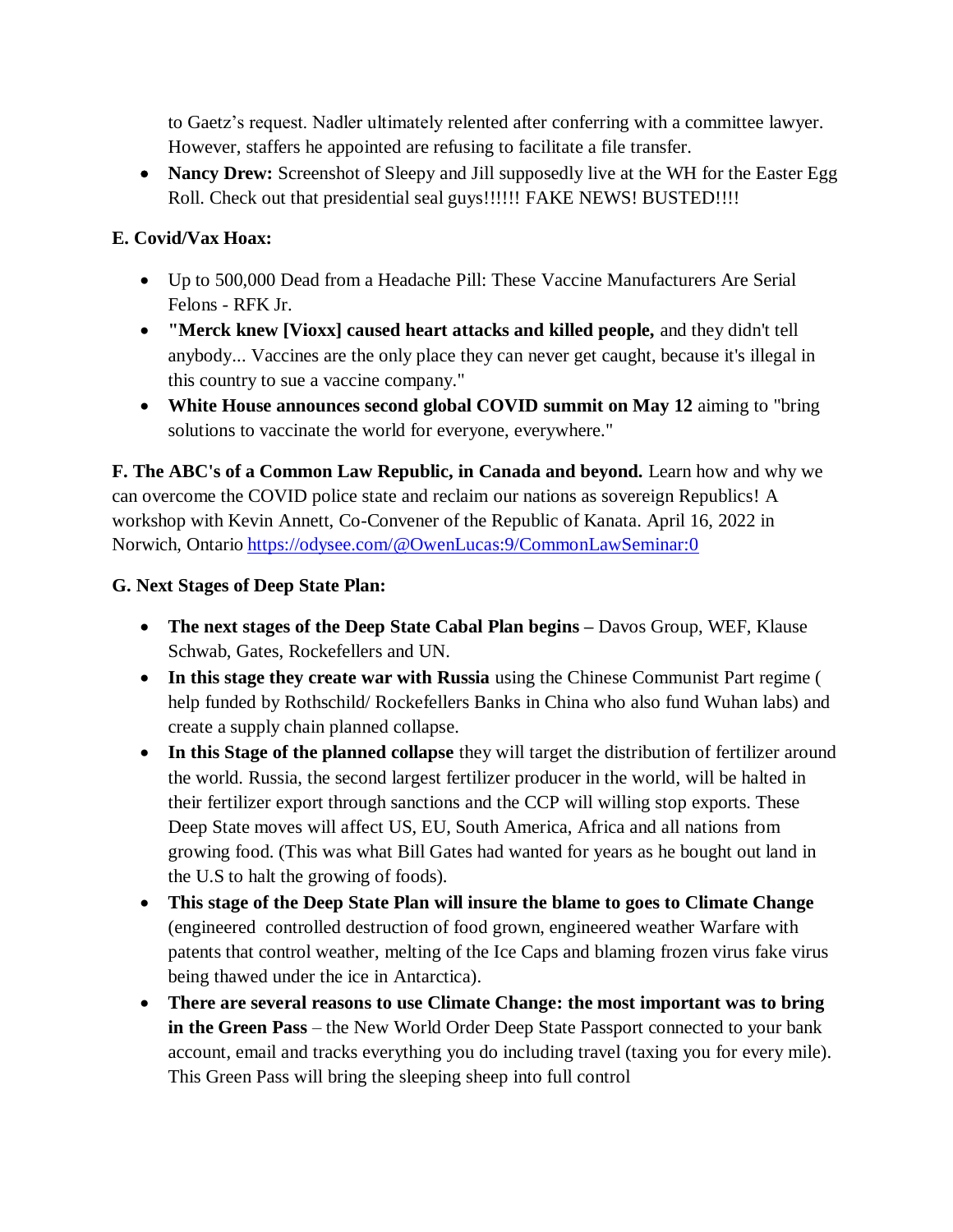- **Right now** you were seeing the full disruption of the top fertilizer producers in the world being halted!
- **This Near Death Civilization Event** will go deep, but there is Light at the End. Buckle up, Butter Cups. …Q

## **H. Hidden High Profile Trials and Tribunals:**

- **Many high profile case Trials and Tribunals were** taking place throughout the US, EU and Canada connected to human and sex trafficking. These hidden courts and prosecution were not to be reported, like the Hunter Biden trial in Delaware.
- **The White Hats** were making sure details of the cases are kept hidden due to the fact that the MSM and other Elite Entities keep creating chaos and misinformation around the trials. They try to get to the jury and purge them, taint the trials.
- **As Q told us**, only 20% of the operation will be visible and the other 80% will be covert.

## **I. Attention: Sterling Currency Group Victims:**

- **The United States Attorney"s Office has filed two separate forfeiture actions related to Sterling Currency Group, LLC** and investments in foreign currency: United States v. Real Property Located at 225 Valley Road, N.W., et. al. (Civil Action Number 1:15-CV-2032) and United States v. Approximately 8,671,456,050 in Iraqi Dinars, et. al. (Civil Action Number 1:15-CV-2677). Additionally, there is a related pending criminal matter: United States v. Rhame, et al., Criminal Action No. 1:16-CR-067.
- **If the government prevails** in the forfeiture actions, it will distribute information regarding the ability of individual victims to file a petition of remission. You may visit <https://www.justice.gov/criminal-mlars/victims>
- **United States v. Tyson Rhame, et. al., 1:16-CR-67-SCJ-CMS: On October 9, 2018,** the defendants TYSON RHAME, JAMES SHAW, and FRANK BELL were convicted of conspiracy to commit mail and wire fraud, mail fraud, and wire fraud. The defendants RHAME and BELL were also convicted of making false statements to federal agents.
- **For Criminal Case** Inquiries only please contact MCAP: 1-844-527-5299 and [USAEO.MCAP@usdoj.gov](mailto:USAEO.MCAP@usdoj.gov)
- **For Civil Case Inquiries** only please contact: [Usagan.sterling@usdoj.gov](mailto:Usagan.sterling@usdoj.gov)
- **If you have not received notifications** from our office from the Victim Notification System which provides you with upcoming hearing dates on this case, it is your responsibility to contact Christie Jones at 404-581-6102 or Oretha Mobley at 404-581- 6041 so you can be added to this system. We will need your name, email address, phone number, and mailing address to add you to the system for notification purposes.

**J."Twenty Two Faces: inside the extraordinary life of Jenny Hill and her twenty two multiple personalities,"** by Judy Byington, Foreword by Dr. Colin A. Ross, M.D. [RAW: Dr.](https://robertdavidsteele.com/dr-colin-ross/)  Colin Ross – [Robert David Steele](https://robertdavidsteele.com/dr-colin-ross/)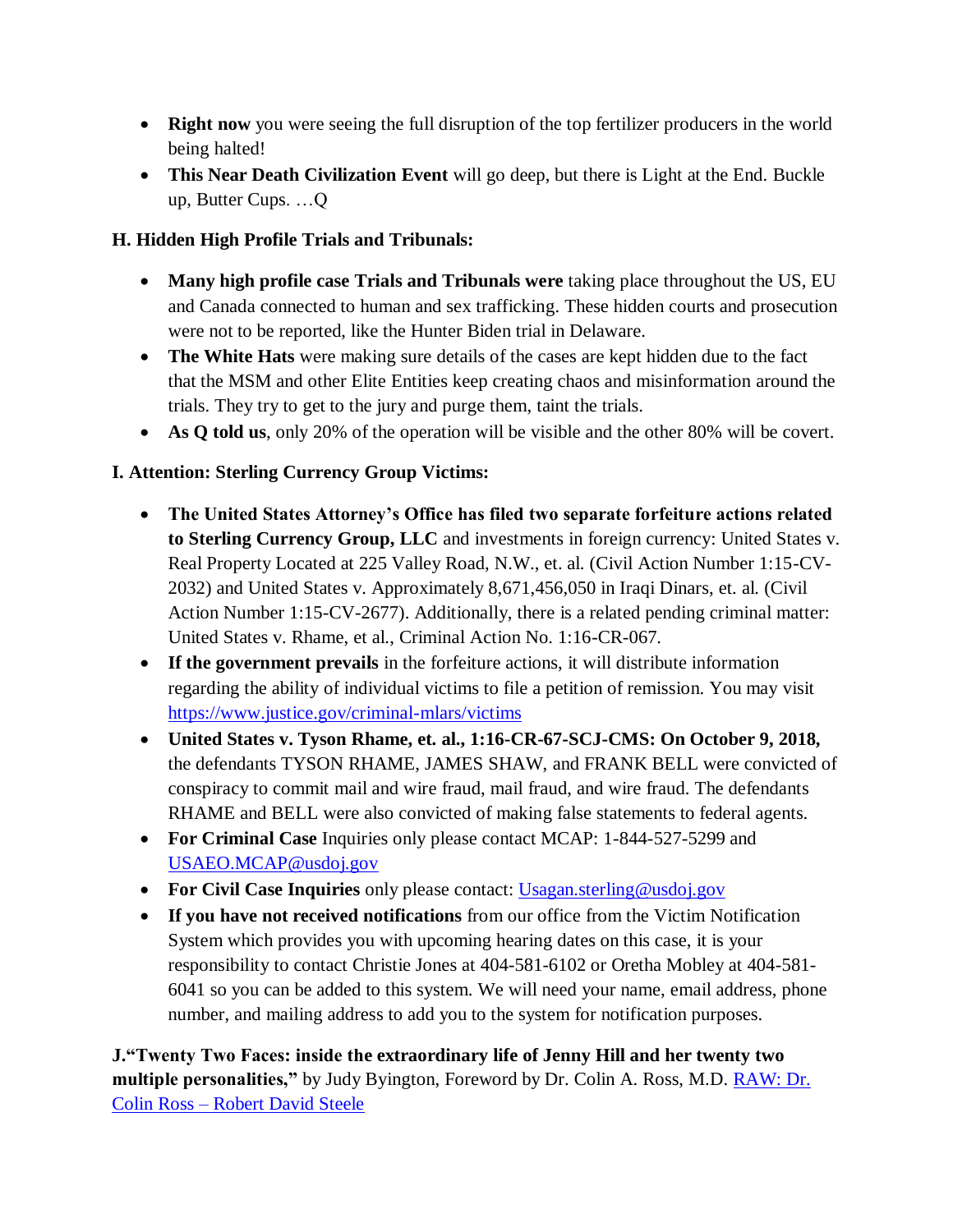**Jenny Hill"s witness to a Satanic Child Sacrifice Rite:** [Woman Sees Human Sacrifice -](https://www.youtube.com/watch?v=F626Lsrdwg4) [YouTube http://www.youtube.com/watch?v=F626Lsrdwg4](https://www.youtube.com/watch?v=F626Lsrdwg4)

WARNING: Jenny gave a graphic description about how she at the tender age of five, was raped, tortured, forced to view a Child Sacrifice and save for Divine intervention, was almost killed herself – not unlike the sordid experiences of thousands of other child victims of Satanic Worshippers. Perpetrators giving homage to Satan appeared to be organized from the US Inc's CIA, Queen Elizabeth's, Illuminati Banking families' and Vatican's Ninth Circle Child Sacrifice Cult on down to the Clintons, Hollywood, Pizzagate and local teenage covens. They were funded by this same Cabal that ran our global monetary system – the very organization that was in the process of being brought down by activation of the Global Currency Reset and Restored Republics of the world. It's no wonder that President Trump has stated, "These people are sick."

## **K. Judy Note on the Satanic Ritual Abuse of Children in Your Neighborhood:**

**Since 1990** I have been doing investigations on the Satanic Ritual Abuse of children at the request of brave SRA Survivor-victims, who were witnesses and victims of pedophile, torture and murder crimes of Satanic leaders and their covens. During this time I have found Satanists implanted in law offices, local police, county sheriff's offices and all the way up to the Attorney General Offices in my state and others and then the carnage went on to the internationally organized Ninth Circle Satanic Cult that runs out of the Vatican.

There's certainly no help from US or other nation's government agencies, including the FBI or CIA perpetrators. These legal entities successfully negate even the opening of cases of the ritual abuse and murder of children, let alone do valid investigations.

To be honest and to my knowledge there was no safe place on either a local, national or international level that has been set up to report Satanic Crime – likely the main reason why local, national and international Satanic Covens so easily get away with the torture and murder of thousands of children on a regular basis.

**L. The following have been set up to report Crimes Against Children and incidents of human trafficking,** although I cannot verify as to the influence of Satanists within the organizations:

[https://wsbt.com/news/nation-world/crime-that-hides-in-plain-sight-fbi-releases-warning-signs](https://wsbt.com/news/nation-world/crime-that-hides-in-plain-sight-fbi-releases-warning-signs-of-human-trafficking?video=e56ba52a1b9d45ad8c8a033fd83fe480&jwsource=cl)[of-human-trafficking](https://wsbt.com/news/nation-world/crime-that-hides-in-plain-sight-fbi-releases-warning-signs-of-human-trafficking?video=e56ba52a1b9d45ad8c8a033fd83fe480&jwsource=cl)

**FBI Memphis (available 24 hours a day)** (901) 747-4300

**Submit an anonymous tip tips.fbi.gov.** 

**National Human Trafficking Resources Center Hotline** 1-(888)-373-7888.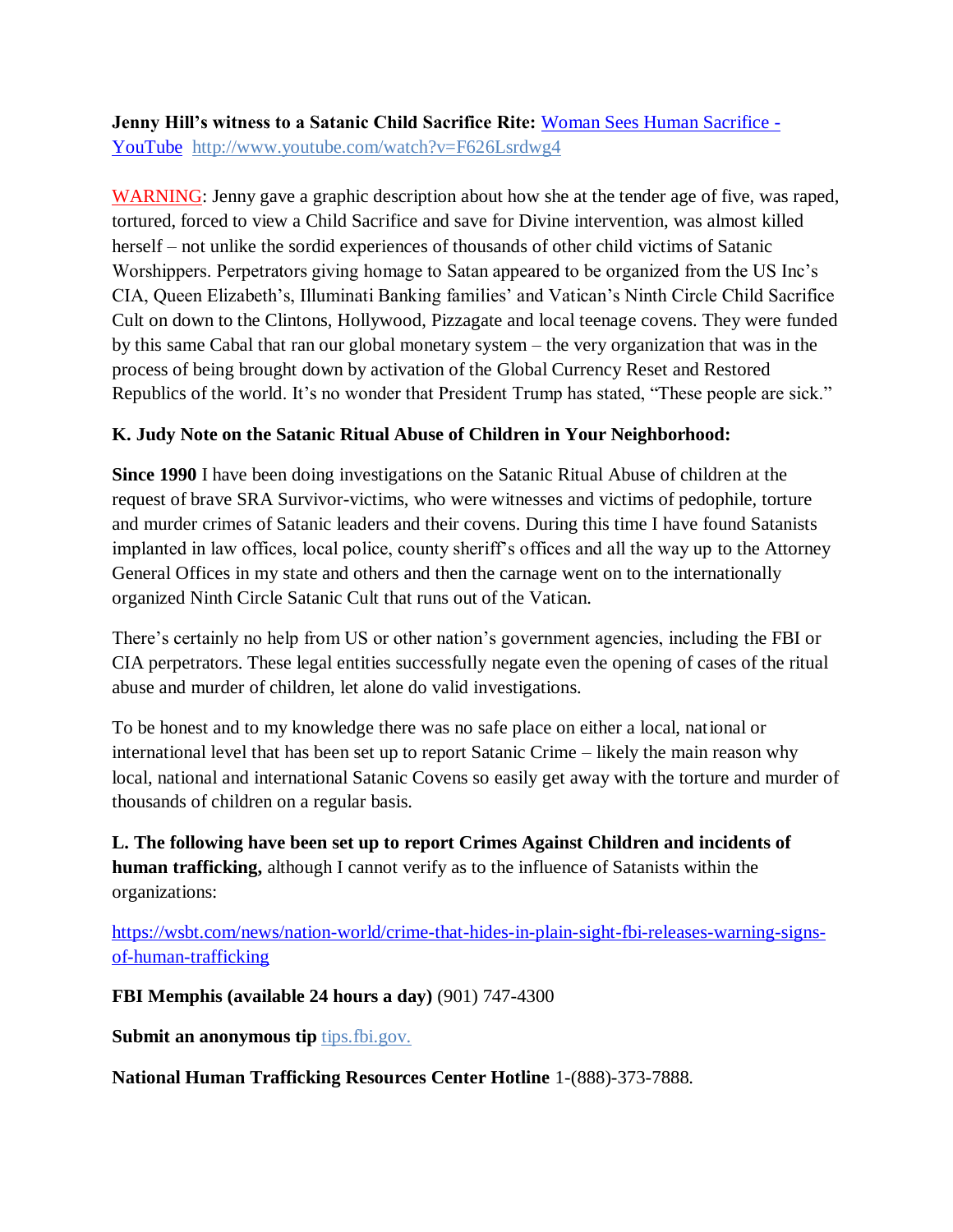**U.S. Immigration/ Customs Enforcement (ICE):** <https://www.ice.gov/webform/hsi-tip-form>

**Federal Human Trafficking Website:** <https://www.state.gov/humantrafficking/>

**Called to Rescue** 855-646-5484<http://www.calledtorescue.org/>

**Tim Ballard at Operation Underground Railroad:** <https://ourrescue.org/>

**Saving Innocence:** [https://savinginnocence.org](https://savinginnocence.org/) [https://www.youtube.com/watch?v=FT4tmI8YxCU&feature=emb\\_rel\\_end](https://www.youtube.com/watch?v=FT4tmI8YxCU&feature=emb_rel_end)

**US: Childhelp National Child Abuse Hotline** 1-800-422-4453

**USNCMEC Urgent victim help 24-Hour Hotline:** 1-800-843-5678

**Contact Interpol:** <https://www.interpol.int/Contacts/Contact-INTERPOL> <https://www.interpol.int/What-you-can-do/If-you-need-help>

**Europol Tipline** Tel.: +31 70 302 5000<https://www.europol.europa.eu/report-a-crime>

**EU Hotlines:** [https://ec.europa.eu/anti-trafficking/citizens-corner-national-hotlines/national](https://ec.europa.eu/anti-trafficking/citizens-corner-national-hotlines/national-hotlines_en)hotlines en

**Global: Human Trafficking Hotline Numbers:** [https://www.abolishion.org/human\\_trafficking\\_hotline\\_numbers](https://www.abolishion.org/human_trafficking_hotline_numbers)

**Human Trafficking Help and Resources:** <https://trafficking.help/us/>

**UK: Childhelp National Child Abuse Hotline** [BBC Action Line](https://www.bbc.co.uk/actionline)

### **M. The Global Currency Reset, Restored Republic and NESARA/GESARA were all about the Children**

*It's not about the money. It's about the children – the thousands of malnourished and traumatized children who in honor of Satan, were being raped and murdered so their Elite Perpetrators could supposedly gain power and rule the world.* 

*The first official act President Trump made the morning before he was sworn into office was to pay a visit to CIA Headquarters and declare a war on an international Child Sex Trafficking Ring run by these global elites.* 

*Let us fast and pray for these millions of little ones who right now, were being rescued from Cabal underground tunnels across the globe, and tortured and killed by Satanic Covens right next door. Let us also pray for those Military Troops worldwide who were risking their own lives to save them. The ancient doctrine of Fasting and Prayer was explained here at the 10:30:32 mark:* <https://www.youtube.com/watch?v=4Mb9gU6DmKs>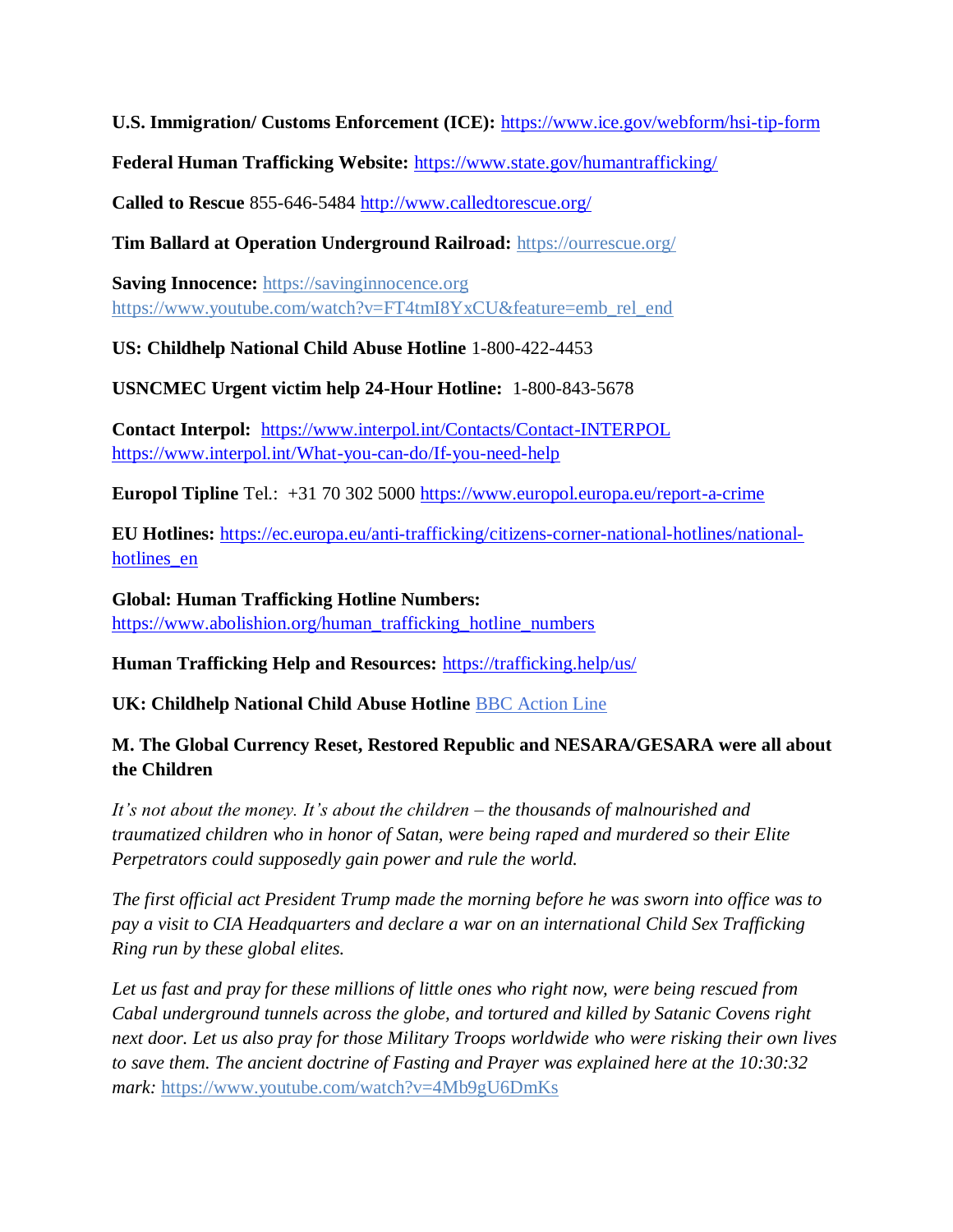**N. Judy Note:** *I do not now, nor have I ever, received monies for writing my Updates and articles. The compensation has been in having outlets to help Save the Children by exposing truths about the very secretive Satanic Ritual Abuse, Pedophilia and Child Sacrifice that was rampant in our international society.*

*The above was a summary of information from the Internet. It would be up to the reader to do their own research and decide whether or not it was valid.*

*I will send the Safe Link Website out when I find out what it is, plus it will be posted on several Dinar Websites. It is my understanding that by linking into the Safe Link Website it will generate a Non Disclosure Agreement to sign in order to obtain redemption/ exchange appointments.*

*After signing that Non Disclosure I will be unable to email, post or talk to anyone about the exchange process for at least 90 days, so I will be going silent and taking that time to get my humanitarian project organized and going.*

*This is not a goodbye. I expect to be working with many of you in the near future. I can't tell you how much I have enjoyed getting to know you. You will remain in my heart forever.*

*A huge Thank You to those dedicated and brave Intel providers who wished to remain unknown; to our Angel Martha who worked 24/7 to expose what's really going on; to humble Wildfire Lady who is adept at exposing the truth; to Brad who does great research; to Bonni B who exposes the underlying causes of what is really happening and to Ken who uncovers almost unlimited Intel on pedophilia to help us Save the Children.*

*Let us Thank Q that the reset has finally come to be. I wish you well in your humanitarian efforts and look forward to seeing you on the other side where together, we will make life better for all.*

*Patience is a Virtue. Having Virtue is a sign of a good moral being. Good moral beings have the power to overcome evil and change the world. And, we will!!!* . . . Judy

#### **Updates for the Week Prior:**

[Restored Republic via a GCR: Update](https://operationdisclosureofficial.com/2022/04/18/restored-republic-via-a-gcr-as-of-april-18-2022/) as of April 18, 2022

[Restored Republic via a GCR: Update](https://operationdisclosureofficial.com/2022/04/17/restored-republic-via-a-gcr-as-of-april-17-2022/) as of April 17, 2022

Restored Republic via a GCR: Update as of April 16, 2022

[Special Restored Republic via a GCR Report as of April 15, 2022](https://operationdisclosureofficial.com/2022/04/15/special-restored-republic-via-a-gcr-report-as-of-april-15-2022/)

[Restored Republic via a GCR: Update](https://operationdisclosureofficial.com/2022/04/15/restored-republic-via-a-gcr-as-of-april-15-2022/) as of April 15, 2022

Special Restored Republic via a GCR Report as of April 14, 2022

[Restored Republic via a GCR: Update](https://operationdisclosureofficial.com/2022/04/14/restored-republic-via-a-gcr-as-of-april-14-2022/) as of April 14, 2022